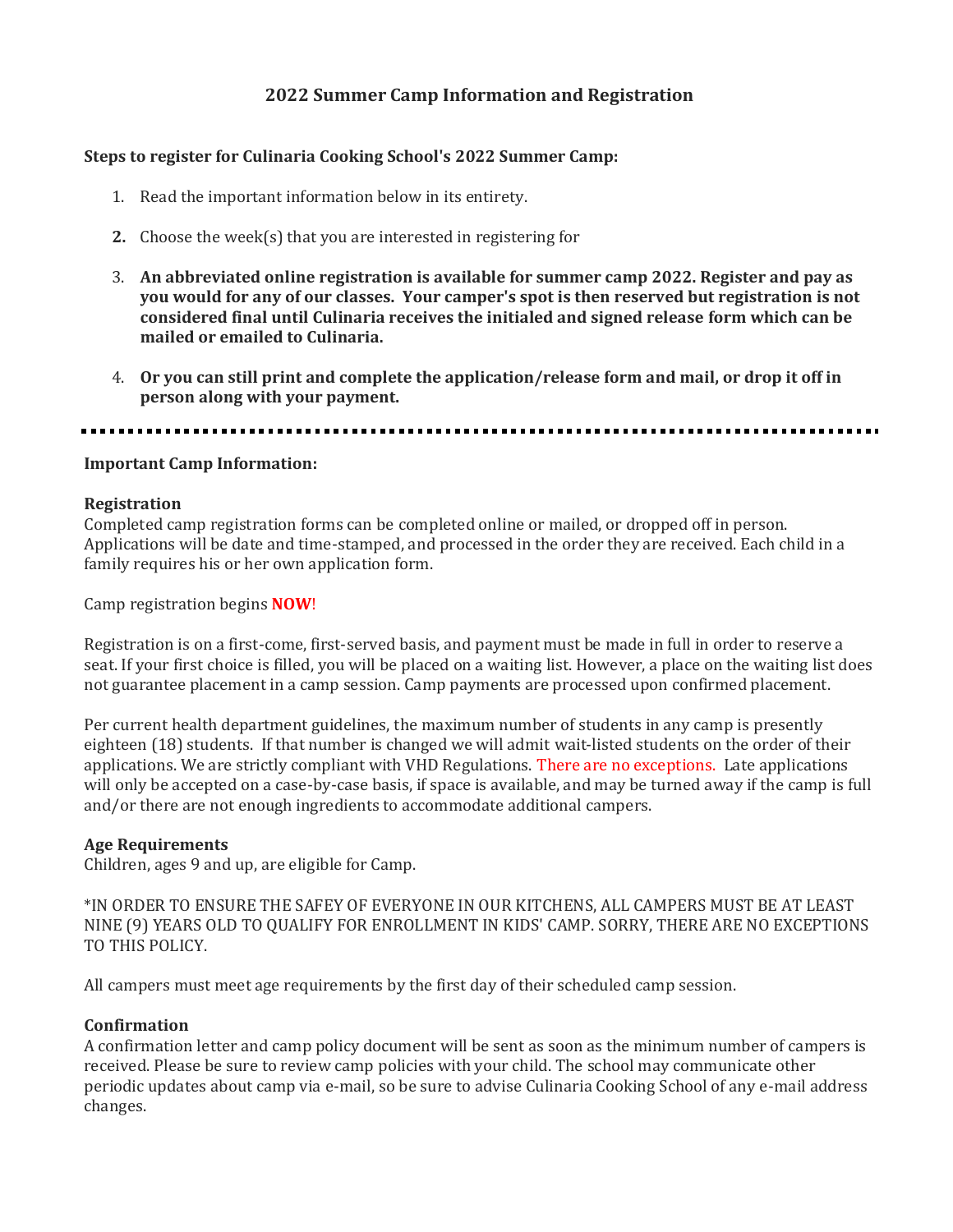## **Pricing**

Summer Camp Cost: \$500 per child per week for full week of morning or afternoon sessions. Each camper receives a recipe packet, certificate, and souvenir t-shirt for the week he/she attends. Culinaria Cooking School does not use School Credits as a form of payment for camp.

| Week of                | Time                              | <b>Camp Session</b>                | <b>Instructor</b> |
|------------------------|-----------------------------------|------------------------------------|-------------------|
| Cancelled June 13-     | 9:30am-12:30 pm                   | <b>Cooking Around the World</b>    | Mary Ateya        |
| 17,2022                |                                   |                                    |                   |
| NEW June 20-24,2022    | 9:30am-12:30 pm                   | <b>Fun &amp; Delicious Food</b>    | Mary Ateya        |
| June 27 - July 1, 2022 | 9:30am-12:30 pm                   | <b>Baking Extravaganza</b>         | Viviana Alvarez   |
| June 27 - July 1, 2022 | $2:00 \text{pm} - 5:00 \text{pm}$ | <b>Baking Extravaganza</b>         | Viviana Alvarez   |
| July 4 - 8, 2022       | 9:30am-12:30 pm                   | <b>All American Favorites</b>      | Brian Batsel      |
| July 4 - 8, 2022       | $2:00 \text{pm} - 5:00 \text{pm}$ | TBD                                | TBD               |
| July 11-15, 2022       | 9:30am-12:30 pm                   | <b>A Rustic Week in France</b>     | Brian Batsel      |
| NEW July 11-15, 2022   | $2:00 \text{pm} - 5:00 \text{pm}$ | <b>A Rustic Week in France</b>     | Brian Batsel      |
| July 18 - 22, 2022     | 9:30am-12:30 pm                   | The Great British Food Show        | Brian Batsel      |
| July 18 - 22 2022      | $2:00 \text{pm} - 5:00 \text{pm}$ | <b>Cookouts &amp; Picnics</b>      | Brian Batsel      |
| July 25 - 29, 2022     | 9:30am-12:30 pm                   | <b>Foods Around the World</b>      | Viviana Alvarez   |
| July 25 - 29 2022      | $2:00 \text{pm} - 5:00 \text{pm}$ | <b>Foods Around the World</b>      | Viviana Alvarez   |
| August 1 – 5, 2022     | 9:30am-12:30 pm                   | TO Go                              | Viviana Alvarez   |
| New Menu August 1 -    | $2:00 \text{pm} - 5:00 \text{pm}$ | The Best of Foods Around the World | Viviana Alvarez   |
| 5,2022                 |                                   |                                    |                   |
| August 8 - 12, 2022    | 9:30am-12:30 pm                   | <b>Food Truck Favorites</b>        | Brian Batsel      |

## **Camp Schedule**

# **Menus**

Menus for each camp day appear in the current Culinaria Cooking School Summer Camp schedule. You can also visit our website for the list. Menus are subject to change based on ingredient availability and level of cooking proficiency demonstrated by campers.

# **Cancellation/Refund Policy**

To cancel a summer camp registration, you must call the office during normal business hours (10 am - 6 pm Tuesday-Friday). The school will not accept cancellations by voicemail or e-mail, no exceptions. The following cancellation/refund policy applies:

| Date of Cancellation                  | <b>Refund Amount</b> |
|---------------------------------------|----------------------|
| Prior to April 1, 2022                | 100% Refund          |
| Between April 1, 2022 and May 1, 2022 | 50% Refund           |
| Between May 1, 2022 and June 1, 2022  | 25% Refund           |
| After June 1, 2022                    | 0% Refund            |

Absence(s) from camp will not result in a refund of fees.

## **Cancellation of Session by Culinaria Cooking School**

Culinaria reserves the right to cancel a camp session due to low attendance. The minimum number of students needed to proceed with a camp session is ten (10). If less than 10 students are enrolled by 2 weeks prior to the session, you will be notified of the cancellation and offered a full refund. All attempts will be made to switch the student to another session, if possible.

## **Administrative Fees**

After June 1, 2022, a \$25.00 Administration Fee will be charged for any changes to camp registration (e.g., switching weeks of camp, replacing one camper with another, etc.)